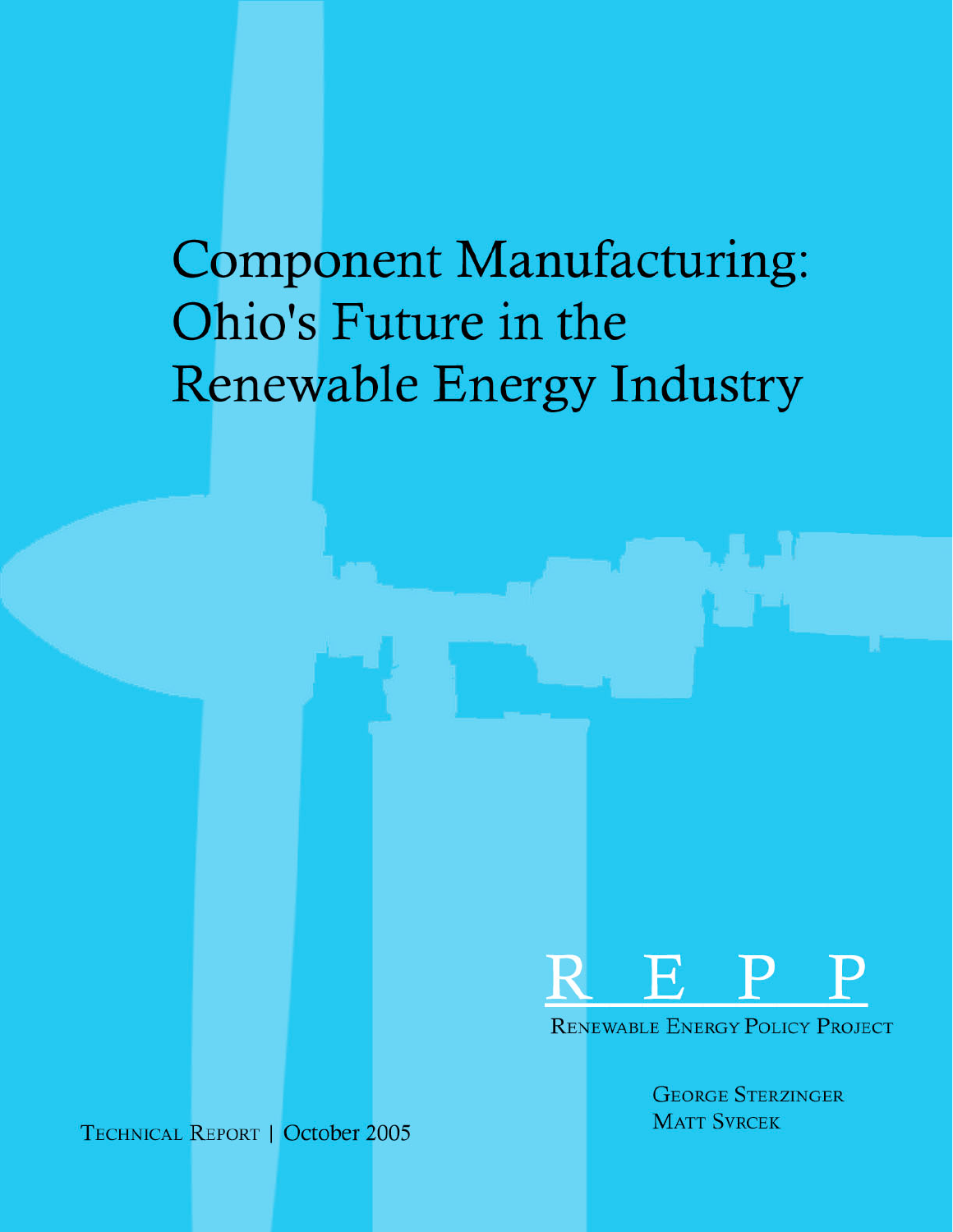#### REPP STATE REPORTS

A national program to develop renewable energy will provide significant benefits to states and regions well beyond where projects are developed. A national program will greatly stimulate demand for manufactured components. It is clear from earlier Reports undertaken by the Renewable Energy Policy Project that many of the states and regions that have suffered the greatest loss of manufacturing jobs have a significant concentration of manufacturing potential to supply those components. This potential is little understood even by those closest to it and who stand to benefit the most from it. The REPP State Reports intend to provide an explanation of how this manufacturing potential is calculated and offer detailed analysis showing for a state, region, and county the potential for each of the 43 industrial codes that comprise the major component parts for the major renewable energy technologies. It is hoped that the Reports will spur interest at the local level to actually identify the specific firms that could benefit from a national program and begin the discussion as to how best to tie reinvigorated domestic manufacturing activity into a national program to develop renewable energy.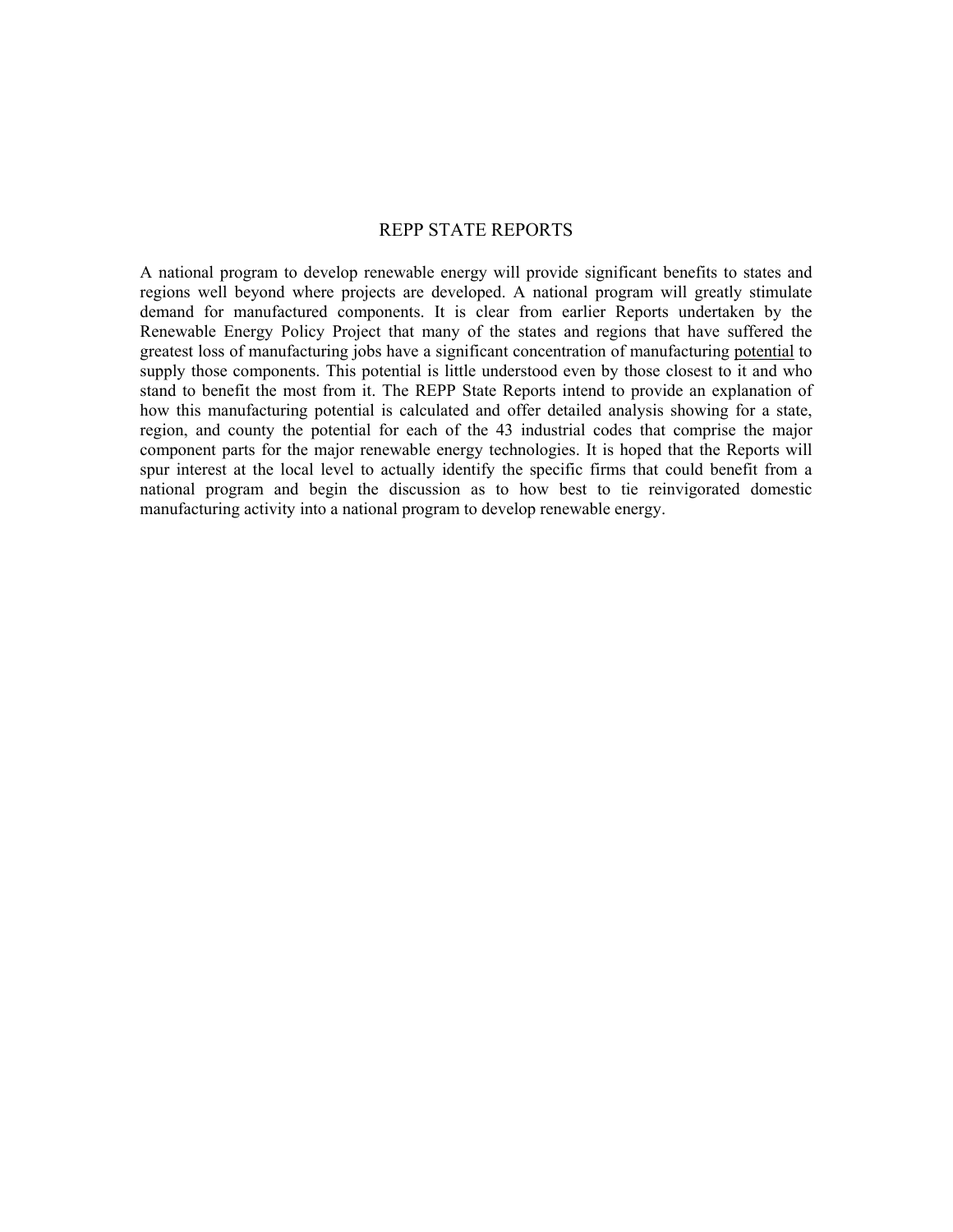# **Component Manufacturing: Ohio's Future in the Renewable Energy Industry**

The recently passed Energy Policy Act of 2005 provided some minor support for renewable energy development but stopped well short of supporting a significant national commitment. It is well understood that a national program to develop renewable energy will benefit the regions and states that have the best renewable resource base – solar, wind, biomass and geothermal. What is less appreciated is that a national program will also create a demand for billions of dollars of components, the parts that make up the finished renewable plants. This demand could if accompanied by appropriate incentives provide important new markets for domestic manufacturers that are already manufacturing equipment similar to the components that go into new renewable generation. It is the intent of this Report to outline the potential for Ohio from a national commitment to accelerate renewable energy development.

In 2004, the Renewable Energy Policy Project completed an analysis of modern, large wind turbine technologies. The results of this analysis were very encouraging both for the country as a whole and for Ohio in particular. The Report showed:

"Investment in new wind will create a demand for all of the components that make up a wind generator. As a rule of thumb, every 1000 MW requires a \$1 Billion investment in rotors, generators, towers and other related investments…This Report assumes 50,000 MW will be developed and proceeds in three steps to trace the distribution of benefits. First we determine how the total installed cost of the new wind development will flow into demand for each of the 20 separate components of the turbines (grouped into 5 categories). Second, we spread the total demand among the regions of the country by allocating the \$50 billion investment according to the number of employees at firms identified by the NAICS codes. The number of employees is used rather than number of firms to account for the different impact of large vs. small companies, and hence to more accurately distribute the investment. This produces a "map" of manufacturing activity across the United States based on firms that have the technical potential to become active manufacturers of wind turbine components. Third, we translate the regional dollar allocation by assuming that all component manufacturing has the same ratio of jobs/total investment of 3000 FTE jobs/\$1 billion of investment.

The results of this initial research into the distribution of manufacturing activity are encouraging. Twenty-five states have firms currently active in manufacturing components or sub-components for wind turbines; all fifty states have firms with the technical potential to become active. The table below shows the twenty states with would receive the greatest portion of the investment, based on the number of employees at potentially active firms identified by the NAICS codes for wind components.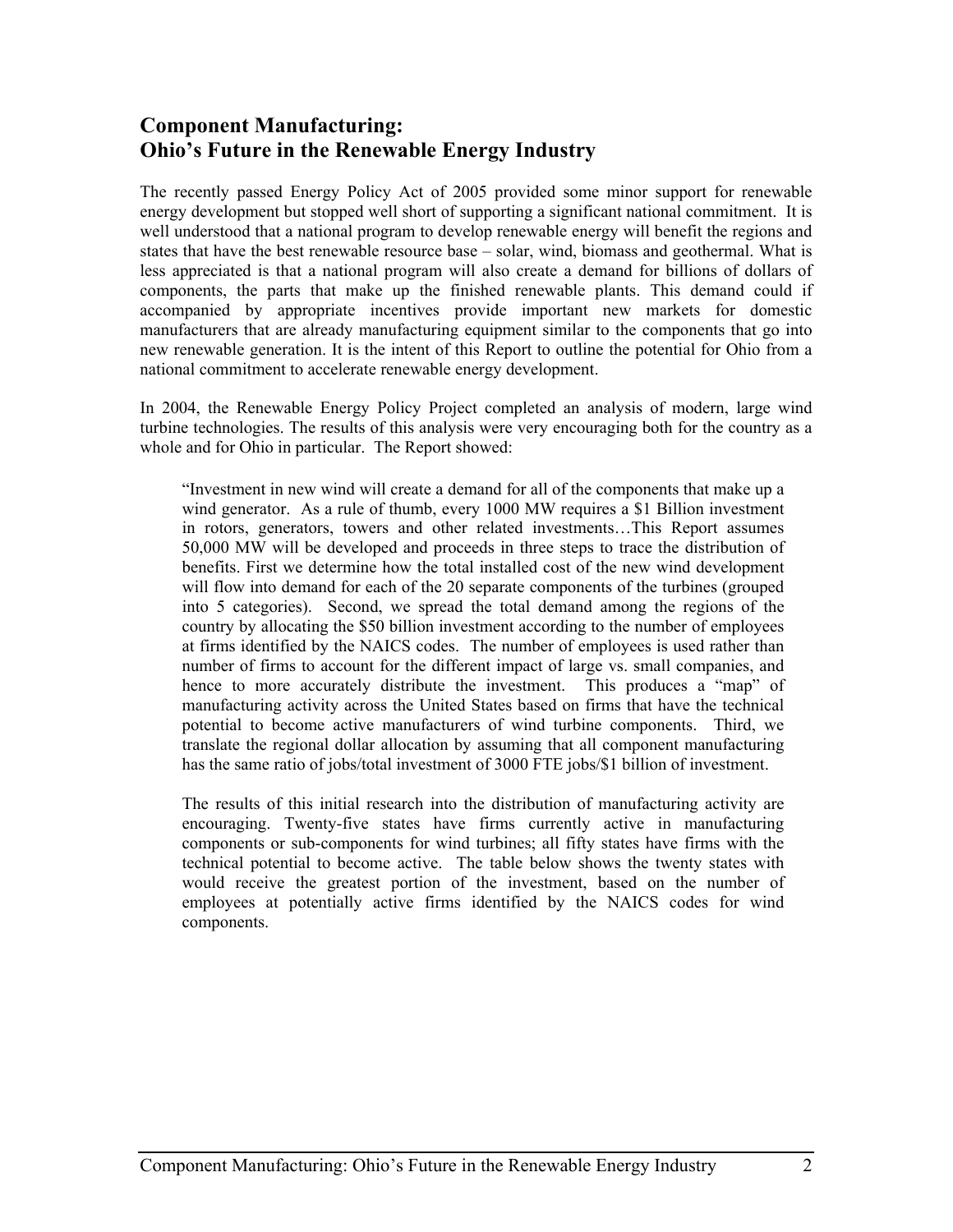|                 |                                   |                              |                   |                | Manufacturing             |                |
|-----------------|-----------------------------------|------------------------------|-------------------|----------------|---------------------------|----------------|
|                 | <b>Potential</b><br><b>Number</b> | Average<br><b>Investment</b> | 2001              | Rank           | Jobs Lost,<br>Jan. 2001 - | Rank           |
| <b>State</b>    | of Jobs                           | (\$ Billions)                | <b>Population</b> | in U.S.        | May 2004*                 | in U.S.        |
| California      | 12,717                            | 4.24                         | 34,501,130        | 1              | 318,000                   | 1              |
| Ohio            | 11,688                            | 3.90                         | 11,373,541        | $\overline{7}$ | 165,500                   | 3              |
| Texas           | 8,943                             | 2.98                         | 21,325,018        | $\overline{2}$ | 169,600                   | $\overline{2}$ |
| Michigan        | 8,549                             | 2.85                         | 9,990,817         | 8              | 129,300                   | 8              |
| <b>Illinois</b> | 8,530                             | 2.84                         | 12,482,301        | 5              | 131,500                   | 6              |
| Indiana         | 8,317                             | 2.77                         | 6,114,745         | 14             | 63,500                    | 13             |
| Pennsylvania    | 7,622                             | 2.54                         | 12,287,150        | 6              | 155,200                   | 5              |
| Wisconsin       | 6,956                             | 2.32                         | 5,401,906         | 18             | 68,300                    | 10             |
| New York        | 6,549                             | 2.18                         | 19,011,378        | 3              | 130,500                   | $\overline{7}$ |
| South Carolina  | 4,964                             | 1.65                         | 4,063,011         | 26             | 56,800                    | 17             |
| North Carolina  | 4,661                             | 1.55                         | 8,186,268         | 11             | 156,600                   | $\overline{4}$ |
| Tennessee       | 4,233                             | 1.41                         | 5,740,021         | 16             | 59,700                    | 15             |
| Alabama         | 3,571                             | 1.19                         | 4,464,356         | 23             | 45,300                    | 19             |
| Georgia         | 3,532                             | 1.18                         | 8,383,915         | 10             | 65,700                    | 11             |
| Virginia        | 3,386                             | 1.13                         | 7,187,734         | 12             | 57,500                    | 16             |
| Florida         | 3,371                             | 1.12                         | 16,396,515        | 4              | 56,800                    | 18             |
| Missouri        | 3,234                             | 1.08                         | 5,629,707         | 17             | 36,700                    | 23             |
| Massachusetts   | 3,210                             | 1.07                         | 6,379,304         | 13             | 84,900                    | 9              |
| Minnesota       | 3,064                             | 1.02                         | 4,972,294         | 21             | 38,800                    | 21             |
| New Jersey      | 2,920                             | 0.97                         | 8,484,431         | 9              | 65.400                    | 12             |
|                 |                                   |                              |                   |                |                           |                |
| 20 State Total  | 120,017                           | 40                           | 212,375,542       |                | 2,055,600                 |                |
| % U.S. Total    | 80%                               | 80%                          | 75%               |                | 76%                       |                |

# **Investment and Job Creation Potential Top 20 States Ranked by Average Investment**

The results indicate that a significant national investment in wind has clear potential to benefit regions of the U.S. other than only those states that have a significant wind resource. Furthermore, investigating the demographics of the top 20 states benefiting from wind manufacturing indicates that investment in wind will particularly target the most populous regions of the country, and will especially benefit regions that are most in need of new manufacturing jobs. ... Notably, the 20 states benefiting the most from investment in wind are almost identically the 20 states that have lost the most manufacturing jobs in the country over the past 3 years. These states account for more than 76% of the manufacturing jobs lost. Investment in wind will particularly benefit these states, sending new jobs where they are needed most. Furthermore, these states are also the most populous, indicating that investment in wind will benefit a large range of people in the country."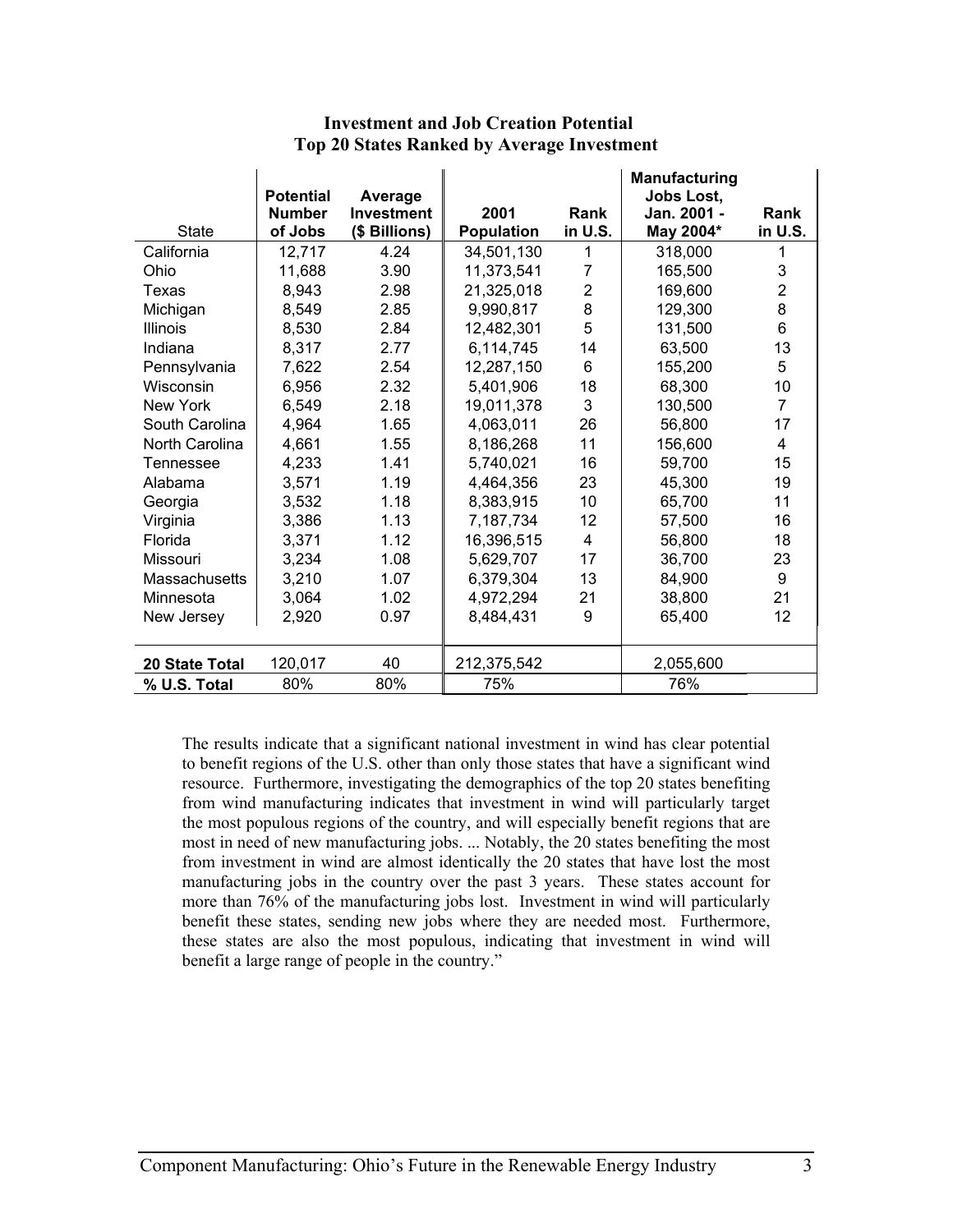# **I. National Rankings**

The methodology we developed for the Wind Report has since been extended to cover photovoltaics, bio-mass steam generators, and geothermal technologies. For the combined renewable technologies, we assumed that 50,000 MW of wind would be developed, 9,260 MW of photovoltaic, 8,700 MW of biomass, and 6,077 MW of geothermal.

|                |                     | Number of    | <b>Millions \$</b> | <b>New FTE</b> |
|----------------|---------------------|--------------|--------------------|----------------|
| U.S.           | <b>Number of MW</b> | <b>Firms</b> | <b>Investment</b>  | <b>Jobs</b>    |
| Wind           | 50,000              | 16,163       | \$26,968           | 174,308        |
| Solar          | 9,260               | 10,179       | \$32,930           | 140,847        |
| Geothermal     | 6,077               | 4.024        | \$6,020            | 29,469         |
| <b>Biomass</b> | 8,700               | 12,447       | \$5,885            | 37,053         |
| Total:         | 74,037              | 42,813       | \$71,802           | 381,677        |

# **Summary of National Development, Resulting Investment and Jobs**

Nearly 43,000 firms throughout the United States operate in industries related to the manufacturing of components that go into renewable energy systems. If the 74,000 MW of renewable energy assumed in this model were to be developed, these companies have the potential to fill the demand for new components that would be generated. This national development would represent nearly \$72 billion dollars of manufacturing investment, and would result in more than 381,000 new jobs.

Ohio is particularly well positioned to benefit from such a national development. As shown in the tables below, Ohio stands to receive nearly 23,000 new jobs and \$3.6 billion dollars of investment in manufacturing components to supply this national development of renewables. Ohio is ranked fourth among states in terms of job gain, and fifth for potential investment. (Note: The wind figures shown here are different from those in REPP's initial wind manufacturing report because we are using a more refined model that defines cost information at the component level.)

|                | # ofl        | <b>New Jobs</b> | <b>New Jobs</b> | <b>New Jobs</b> | <b>New Jobsi</b> | <b>New Jobs</b> |
|----------------|--------------|-----------------|-----------------|-----------------|------------------|-----------------|
| Location       | <b>Firms</b> | Wind            | Solar           | Geothermal      | <b>Biomass</b>   | Total           |
| California     | 4,658        | 14.147          | 24,288          | 3,320           | 2,848            | 44,602          |
| Texas          | 2,795        | 10,000          | 12,299          | 1,841           | 3,261            | 27,401          |
| Illinois       | 1,961        | 11,303          | 8.472           | 1,455           | 1,715            | 22,946          |
| <b>Ohio</b>    | 2,156        | 13,215          | 5,957           | 1,896           | 1,854            | 22,922          |
| Pennsylvania   | 1,839        | 9.029           | 8.119           | 1,538           | 1,832            | 20,517          |
| New York       | 1,605        | 7.876           | 6,318           | 3,136           | 2,683            | 20,013          |
| Indiana        | 1,154        | 11,186          | 3,834           | 1.410           | 1,524            | 17,954          |
| Wisconsin      | 1,123        | 11,335          | 2193            | 845             | 1844             | 16218           |
| Michigan       | 1.817        | 10,369          | 2.457           | 587             | 1.021            | 14,435          |
| North Carolina | 940          | 4,897           | 4.722           | 1,350           | 2,006            | 12.976          |

# **New Manufacturing Jobs, Investment for 74,000 MW Renewable Energy Development**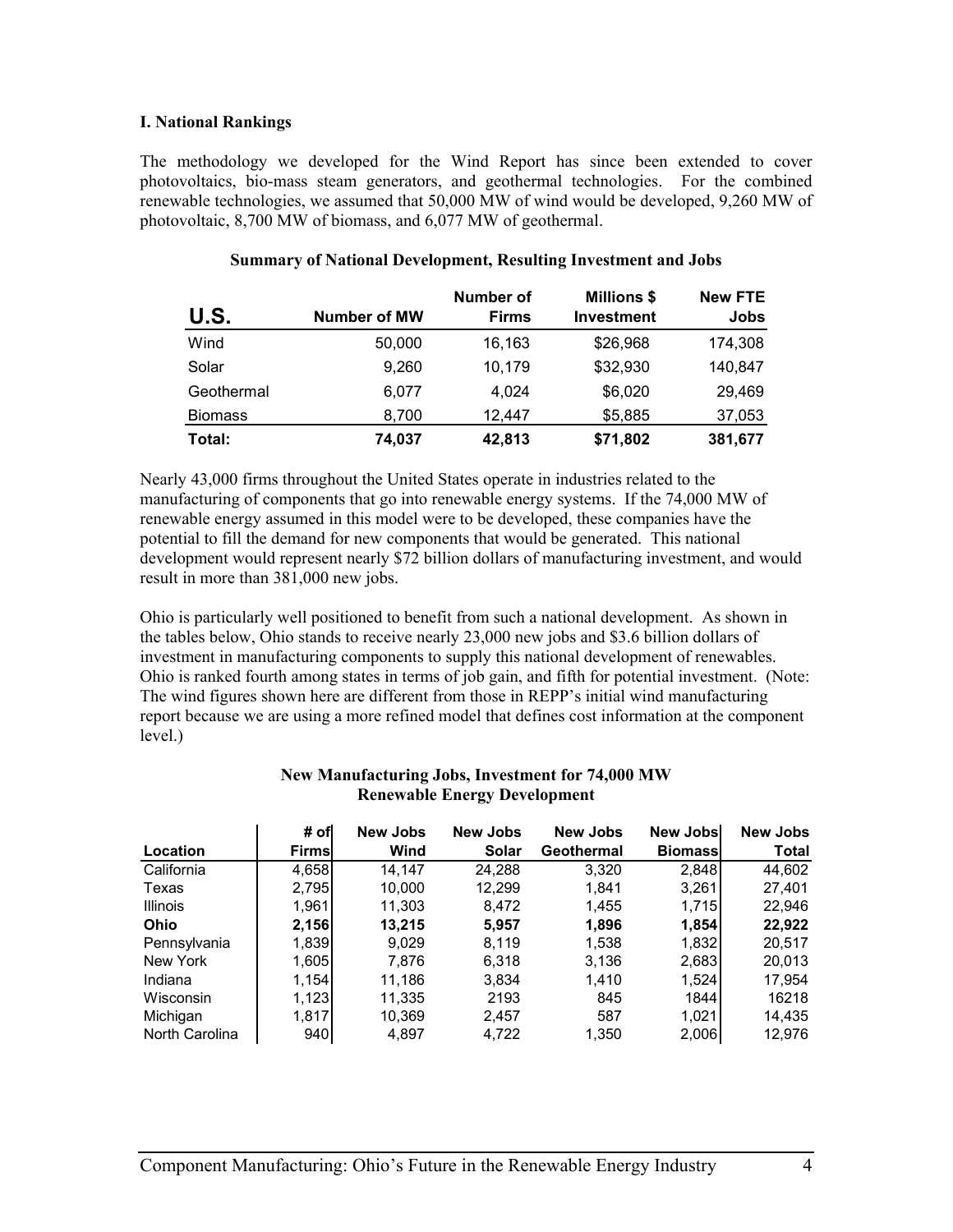|                 | # of   | <b>Millions \$</b> | <b>Millions \$</b> | <b>Millions \$</b> | <b>Millions \$</b> | <b>Millions \$</b> |
|-----------------|--------|--------------------|--------------------|--------------------|--------------------|--------------------|
| Location        | Firmsl | Wind               | Solar              | Geothermal         | <b>Biomass</b>     | <b>Total</b>       |
| California      | 4,658  | 2,350              | 6,058              | 842                | 511                | 9,762              |
| Texas           | 2,795  | 1,593              | 4,008              | 363                | 497                | 6,460              |
| New York        | 1,605  | 1,357              | 1,456              | 746                | 465                | 4,025              |
| Pennsylvania    | 1,839  | 1,412              | 1,872              | 342                | 326                | 3,952              |
| <b>Ohio</b>     | 2,156  | 1,925              | 1.097              | 337                | 288                | 3,647              |
| <b>Illinois</b> | 1,961  | 1,660              | 1,452              | 256                | 272                | 3,640              |
| Indiana         | 1,154  | 1,681              | 694                | 267                | 240                | 2,882              |
| Wisconsin       | 1,123  | 1,677              | 431                | 153                | 273                | 2,534              |
| North Carolina  | 940    | 819                | 1,001              | 329                | 319                | 2,468              |
| Michigan        | 1,817  | 1,468              | 480                | 105                | 155                | 2,207              |

# **II. Ohio and Ohio Counties Information**

As shown in the wind report on manufacturing activity, Ohio is particularly well positioned to benefit from wind energy development. When the picture is expanded to include other renewable energy technologies, the potential benefit to Ohio manufacturing industries is even greater. As in the case of wind technology, Ohio has a manufacturing base in most of the industries relevant to the production of renewable energy components.

| Ohio           | Number of<br><b>Firms</b> | <b>Millions \$</b><br><b>Investment</b> | <b>New FTE</b><br>Jobs |
|----------------|---------------------------|-----------------------------------------|------------------------|
| Wind           | 1,045                     | \$1,924.70                              | 13,215                 |
| Solar          | 500                       | \$1,097.10                              | 5,957                  |
| Geothermal     | 202                       | \$337.40                                | 1,896                  |
| <b>Biomass</b> | 750                       | \$287.50                                | 1,854                  |
| Total:         | 2.497                     | \$3,646.70                              | 22,922                 |

## **Potential Manufacturing Benefit to Ohio from National Development**

This report and the previous wind manufacturing report identify that Ohio stands to benefit greatly from national renewable energy development through the chain of manufacturing. The next step is to identify ways to take specific action to move towards making this potential benefit a reality. In order to do so, it would be useful to have more specific information about the location and nature of the manufacturing potential in Ohio. One important feature of the census information for manufacturing is that it goes down to the county level. This county level information makes it possible to take a closer look at the locations within a state that have the potential to manufacture components related to renewable energy.

The methodology for arriving at investment and jobs numbers at the county level is the same as for the state level. Each county receives a portion of the total investment from the national program, according to the percentage of firms in each of the relevant NAICS industries operating in that county. Jobs are distributed in the same manner.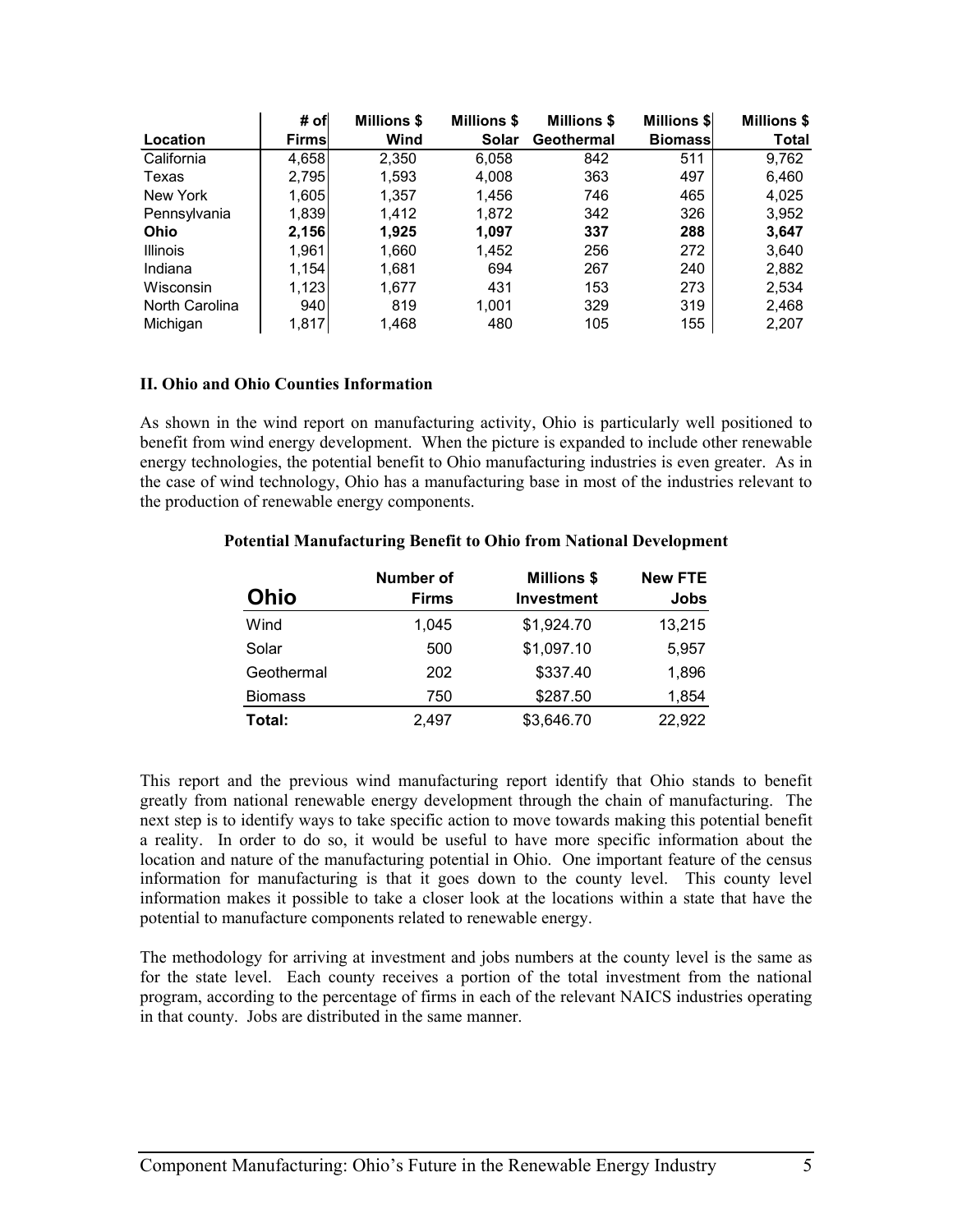|               | <b>Biomass</b>     |                | Geothermal         |             | Solar              |             | Wind               |       | <b>Totals</b>      |       |
|---------------|--------------------|----------------|--------------------|-------------|--------------------|-------------|--------------------|-------|--------------------|-------|
| County        | <b>Millions \$</b> | <b>Jobs</b>    | <b>Millions \$</b> | <b>Jobs</b> | <b>Millions \$</b> | <b>Jobs</b> | <b>Millions \$</b> | Jobsl | <b>Millions \$</b> | Jobs  |
| Cuyahoga      | 19.3               | 130            | 20.7               | 141         | 117.5              | 641         | 257.1              | 1,743 | 414.6              | 2,655 |
| Lorain        | 4.7                | 30             | 3.2                | 15          | 138.7              | 878         | 95.8               | 648   | 242.4              | 1,571 |
| Hamilton      | 26.3               | 175            | 24.7               | 145         | 72.1               | 437         | 99.1               | 663   | 222.2              | 1,420 |
| Summit        | 11.2               | 80             | 8.8                | 56          | 27.0               | 129         | 117.8              | 833   | 164.8              | 1,098 |
| Miami         | 9.0                | 47             | 31.0               | 179         | 49.3               | 310         | 56.8               | 382   | 146.1              | 918   |
| Lucas         | 4.5                | 29             | 3.0                | 14          | 88.6               | 463         | 34.2               | 222   | 130.3              | 728   |
| Franklin      | 14.1               | 95             | 11.6               | 51          | 25.5               | 133         | 74.2               | 498   | 125.4              | 777   |
| Montgomery    | 14.5               | 97             | 23.9               | 157         | 3.6                | 22          | 82.3               | 557   | 124.3              | 833   |
| Wood          | 5.6                | 35             | 4.3                | 18          | 81.1               | 330         | 28.7               | 222   | 119.7              | 605   |
| Warren        | 5.7                | 27             | 27.4               | 151         | 48.9               | 124         | 29.7               | 172   | 111.7              | 474   |
| <b>Stark</b>  | 13.2               | 84             | 7.9                | 40          | 7.4                | 45          | 76.0               | 529   | 104.5              | 698   |
| Sandusky      | 0.7                | $\overline{4}$ | 1.1                | 7           | 80.7               | 424         | 16.3               | 130   | 98.8               | 565   |
| Lake          | 19.4               | 132            | 3.1                | 22          | 43.4               | 275         | 31.7               | 219   | 97.6               | 648   |
| Mahoning      | 2.9                | 15             | 0.9                | 3           | 46.6               | 301         | 42.6               | 273   | 93.0               | 592   |
| Richland      | 8.5                | 40             | 26.5               | 129         | 3.7                | 22          | 34.1               | 229   | 72.8               | 420   |
| <b>Butler</b> | 4.3                | 27             | 17.9               | 122         | 30.0               | 167         | 17.9               | 129   | 70.1               | 445   |
| Tuscarawas    | 3.0                | 20             | 15.2               | 109         | 25.0               | 152         | 26.1               | 178   | 69.3               | 459   |
| Williams      | 6.1                | 34             | 24.8               | 133         | 9.1                | 60          | 25.9               | 190   | 65.9               | 417   |
| Fairfield     | 47.8               | 345            | 9.7                | 69          | 0.1                |             | 7.9                | 57    | 65.5               | 471   |
| Wayne         | 8.5                | 56             | 2.7                | 17          | 6.9                | 48          | 42.7               | 305   | 60.8               | 426   |

# **Top 20 Counties in Ohio**

The table above lists the 20 counties in Ohio that would receive the greatest investment in manufacturing from the national development of wind, solar PV, geothermal, and dedicated biomass. To further clarify, the Millions \$ figure is arrived at by starting with an assumed number of MW of new capacity for the entire U.S., for example we use 50,000 MW new wind for this report. This 50,000 MW results in a certain manufacturing cost for each component that goes into a wind turbine, which we calculate based on specific cost information (\$/MW) that we have researched for each part. Each component also has an NAICS industry associated with it - for example, the wind turbine gearbox falls under the code 333612 "Speed Changer, Industrial". Then the total dollars that go into making gearboxes for the 50,000 MW of wind are divided into each county based on the relative number of firms operating in 333612 in that county (actually, the number of employees working at those firms is used to account for different size companies). This process is repeated for each part, and then summed to get the total for each technology.

The number of new jobs is also based on census information. By combining the number of employees working in a given industry, the total value of components produced by that industry, as well as the cost per megawatt for those components, we were able to calculate a ratio of Jobs/MW for each NAICS industry for each of the four technologies. This number of jobs is then divided geographically in the same way that the investment was.

To take a closer look at a particular county of interest, we can break out the investment and job allocation by specific NAICS codes, in order to examine the particular kinds of manufacturing that are relevant to a given county. As an example of this, we look at the Ohio county which had the most renewable energy manufacturing potential: Cuyahoga. While a variety of data is available, three items seemed particularly relevant. The number firms operating in the county in each NAICS industry gives an idea of the manufacturing base located in the county for a particular industry, while the investment and new job creation, using the method described above,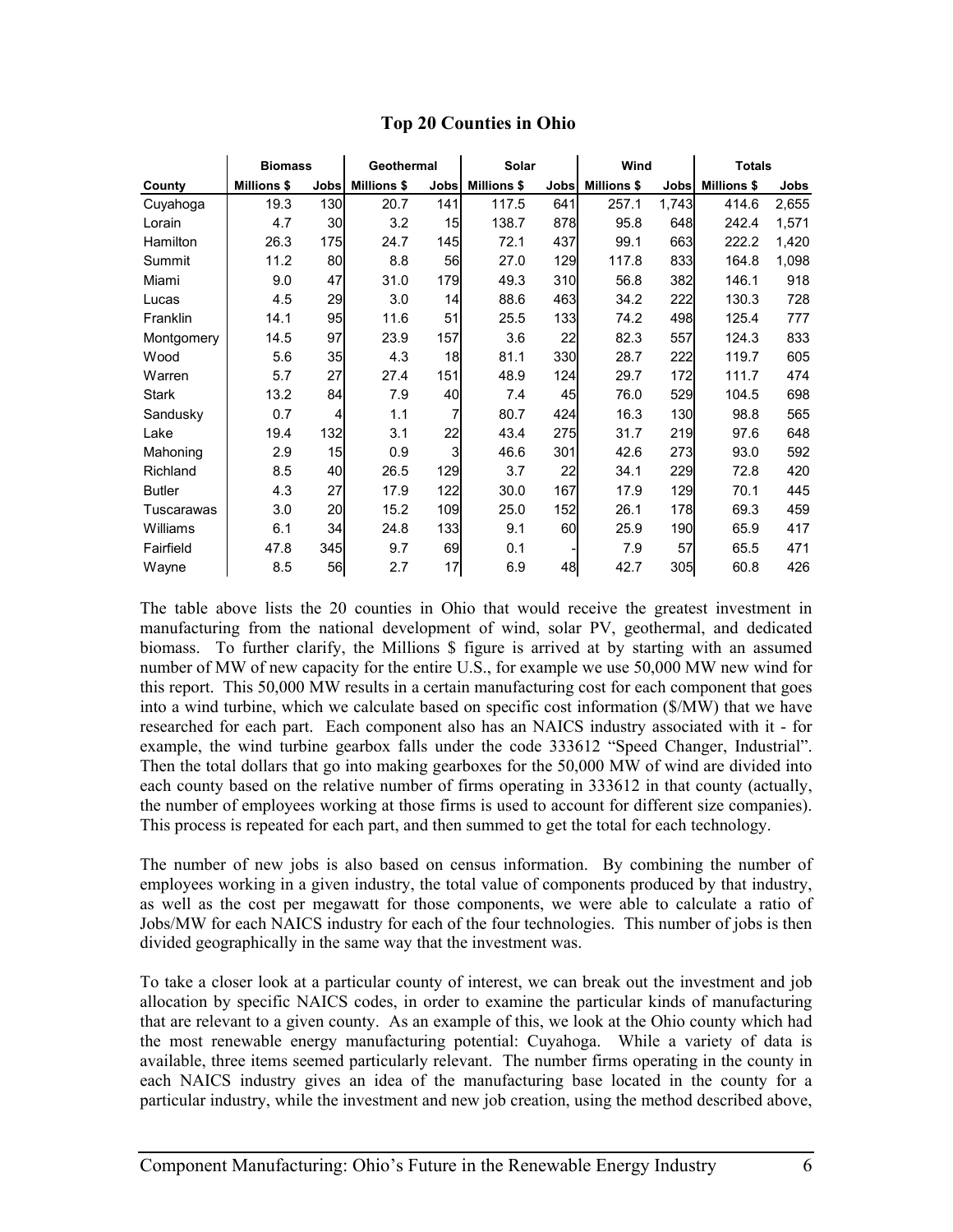provide an idea of the potential for the county to benefit in particular industries from the national development of renewable energy. The following tables break out the results for Cuyahoga county.

# Cuyahoga, OH

| <b>Wind</b>  |                                             |                        |                           |                        |
|--------------|---------------------------------------------|------------------------|---------------------------|------------------------|
| <b>NAICS</b> | <b>NAICS Description</b>                    | # of Firms<br>in NAICS | Millions \$<br>Investment | <b>New FTE</b><br>Jobs |
| 333612       | Speed Changer, Industrial                   | 5                      | \$119.8                   | 811                    |
| 331511       | Iron Foundries                              | 5                      | \$44.9                    | 315                    |
| 326199       | All Other Plastics Product Manufacturing    | 42                     | \$22.0                    | 175                    |
| 333613       | Power Transmission Equip.                   | 6                      | \$21.9                    | 143                    |
| 332312       | <b>Fabricated Structural Metal</b>          | 16                     | \$15.0                    | 86                     |
| 335312       | Motors and Generators                       | 10                     | \$13.9                    | 85                     |
| 335999       | Electronic Equipment and Components, NEC    | 4                      | \$10.5                    | 68                     |
| 334519       | Measuring and Controlling Devices           | 11                     | \$7.0                     | 46                     |
| 333412       | Industrial and Commercial fans and blowers  |                        | \$1.2                     | 9                      |
| 332991       | Ball and Roller Bearings                    | 3                      | \$0.5                     | 3                      |
| 334418       | Printed circuits and electronics assemblies | 2                      | \$0.4                     | 2                      |
| Total:       |                                             | 105                    | \$257.1                   | 1,743                  |
|              |                                             |                        |                           |                        |

# Solar

| $  -$<br><b>NAICS</b> | <b>NAICS Description</b>                                         | # of Firms<br>in NAICS | Millions \$<br>Investment | New FTE<br>Jobs |
|-----------------------|------------------------------------------------------------------|------------------------|---------------------------|-----------------|
| 335911                | Storage Batteries                                                |                        | \$40.5                    | 213             |
| 335999                | Electronic Equipment and Components, NEC                         | 4                      | \$26.2                    | 170             |
| 335931                | Current-Carrying Wiring Device Manufacturing                     |                        | \$16.5                    | 126             |
| 334515                | Instrument Manufacturing for Measuring and Testing Electricity a | 13                     | \$11.5                    | 52              |
| 334413                | Semiconductors and Related Devices                               |                        | \$11.4                    | 29              |
| 335313                | Switchgear and Switchboard Apparatus Manufacturing               | 9                      | \$4.3                     | 23              |
| 325211                | Plastics Material and Resin Manufacturing                        | 5                      | \$2.7                     | 4               |
| 326113                | Unlaminated Plastics Film and Sheet (Except Packaging) Manufa    | 6                      | \$2.6                     | 10              |
| 332322                | Sheet Metal Work Manufacturing                                   | 27                     | \$1.8                     | 14              |
| Total:                |                                                                  | 74                     | \$117.5                   | 641             |

#### Geothermal

| Geothermal   |                                                               | # of Firms |                           |                 |
|--------------|---------------------------------------------------------------|------------|---------------------------|-----------------|
| <b>NAICS</b> | <b>NAICS Description</b>                                      | in NAICS   | Millions \$<br>Investment | New FTE<br>Jobs |
| 333412       | Industrial and Commercial fans and blowers                    |            | \$14.8                    | 107             |
| 333923       | Overhead Traveling Crane, Hoist, and Monorail System Manufact | 4          | \$2.1                     | 12              |
| 332410       | Power Boiler and Heat Exchanger Manufacturing                 | 3          | \$1.5                     | 11              |
| 333911       | Pump and Pumping Equipment Manufacturing                      |            | \$0.8                     | 4               |
| 333415       | Air-Conditioning and Warm Air Heating Equipment and Commerc   | 5          | \$0.7                     | 4               |
| 333912       | Air and Gas Compressor Manufacturing                          |            | \$0.5                     |                 |
| 332420       | Metal Tank (Heavy Gauge) Manufacturing                        | 3          | \$0.2                     |                 |
| 331210       | Iron and Steel Pipe and Tube Manufacturing from Purchased Ste |            | \$0.1                     |                 |
| Total:       |                                                               | 21         | \$20.7                    | 141             |
|              |                                                               |            |                           |                 |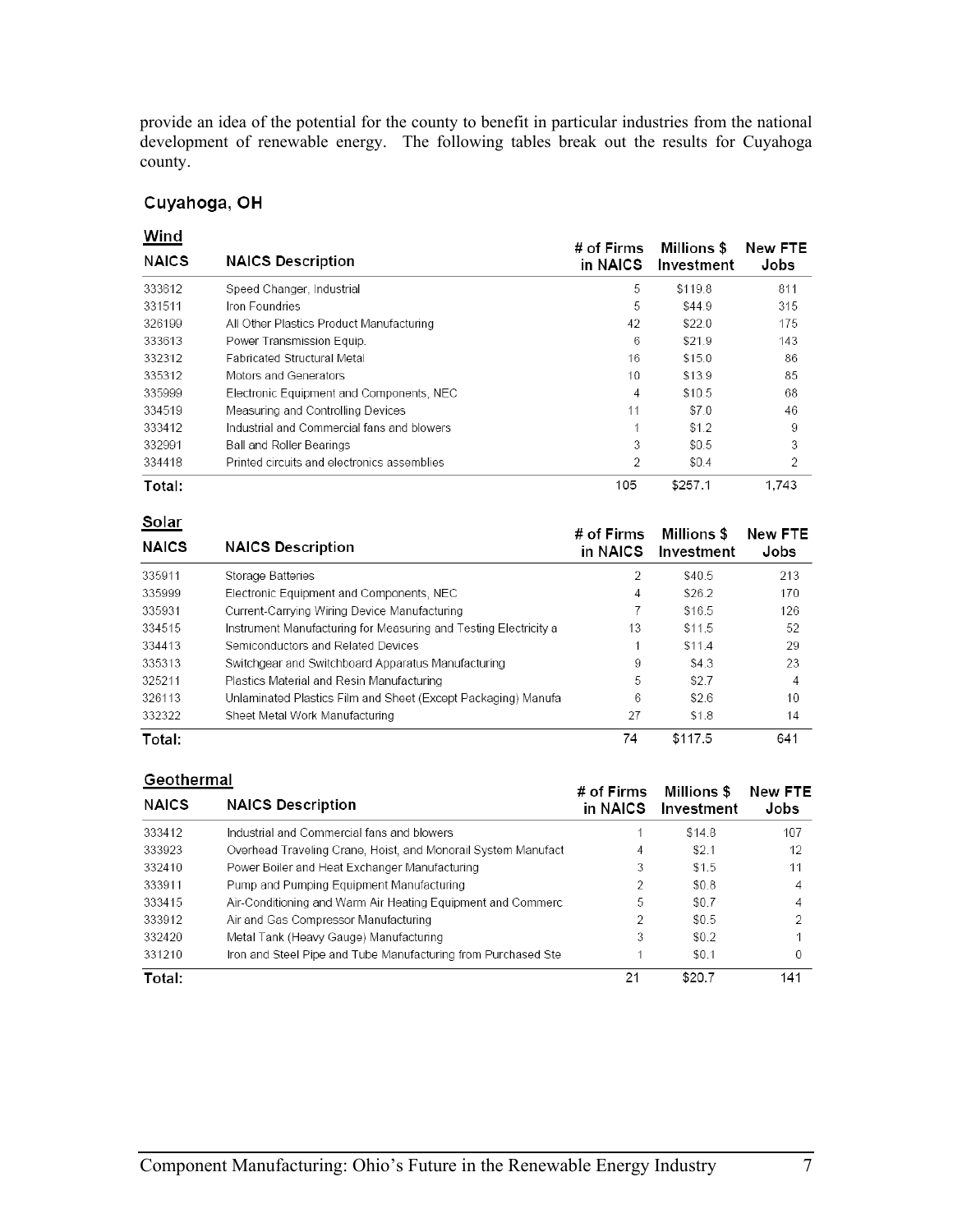| <b>Biomass</b> |                                                               | # of Firms | Millions \$ | New FTE |
|----------------|---------------------------------------------------------------|------------|-------------|---------|
| <b>NAICS</b>   | <b>NAICS Description</b>                                      | in NAICS   | Investment  | Jobs    |
| 332410         | Power Boiler and Heat Exchanger Manufacturing                 | 3          | \$5.2       | 37      |
| 333922         | Conveyor and Conveying Equipment Manufacturing                | 9          | \$3.8       | 23      |
| 333411         | Air Purification Equipment Manufacturing                      | 3          | \$3.0       | 22      |
| 333412         | Industrial and Commercial fans and blowers                    |            | \$1.9       | 14      |
| 333414         | Heating Equipment (except Warm Air Furnaces) Manufacturing    | 6          | \$1.2       | 8       |
| 333999         | All Other Miscellaneous General Purpose Machinery Manufacturi | 20         | \$1.2       | 8       |
| 332911         | Industrial Valve Manufacturing                                | 7          | \$0.9       | 5       |
| 333923         | Overhead Traveling Crane, Hoist, and Monorail System Manufact | 4          | \$0.5       | 3       |
| 335999         | Electronic Equipment and Components, NEC                      | 4          | \$0.4       | 3       |
| 335313         | Switchgear and Switchboard Apparatus Manufacturing            | 9          | \$0.3       | 2       |
| 333415         | Air-Conditioning and Warm Air Heating Equipment and Commerc   | 5          | \$0.3       |         |
| 333911         | Pump and Pumping Equipment Manufacturing                      | 2          | \$0.2       |         |
| 333120         | Construction Machinery Manufacturing                          | 3          | \$0.2       |         |
| 334513         | Instruments and Related Products Manufacturing for Measuring. | 7          | \$0.1       |         |
| 332420         | Metal Tank (Heavy Gauge) Manufacturing                        | 3          | \$0.1       |         |
| 335311         | Power, Distribution, and Specialty Transformer Manufacturing  |            | \$0.0       | 0       |
| 333995         | Fluid Power Cylinder and Actuator Manufacturing               | 2          | \$0.0       | 0       |
| 333912         | Air and Gas Compressor Manufacturing                          | 2          | \$0.0       | 0       |
| 331210         | Iron and Steel Pipe and Tube Manufacturing from Purchased Ste |            | \$0.0       | 0       |
| 327993         | Mineral Wool Manufacturing                                    | 5          | \$0.0       | 0       |
| Total:         |                                                               | 97         | \$19.3      | 130     |
|                | Grand Total for Cuyahoga, OH:                                 | 297        | \$414.6     | 2,655   |

# **III. Component Breakdown and NAICS Methodology**

Assessing the dispersion of manufacturing of the components of renewable energy systems proceeds in 3 steps. First we identify the component parts that make up each system, then we identify a relevant NAICS code for each component, and finally we use the census data to identify potential manufacturing activity.

## **A. Component Breakdown**

In doing so, we must decide what constitutes a major component – for this study we consider a part that would likely be sold by a manufacturer as a single unit, and not the parts that went into that unit further up the supply chain. For example, we consider the gearbox in a wind turbine as a component, but not the bolts that went into making the gearbox. For each of four technologies – wind, solar PV, geothermal, and biomass generation – we identified the most prevalent modern technology, and then identified the major components that go into each.

For wind technology, this Report looks at utility scale modern wind turbines, which are threebladed, upwind, horizontal axis machines, typically larger than 1 MW capacity. In this type of wind turbine, wind flows over three large composite blades mounted on a rotor, causing them to rotate. The rotational energy is transferred through a gearbox to a generator, where it is converted into electricity. Almost all wind turbines currently being installed for power generation for electric utilities are of this kind. We identified 19 separate components for the utility scale wind turbine, many of which are shown below in Figure 1. For a complete list of the components and a description and photograph of each, please refer to Appendix A.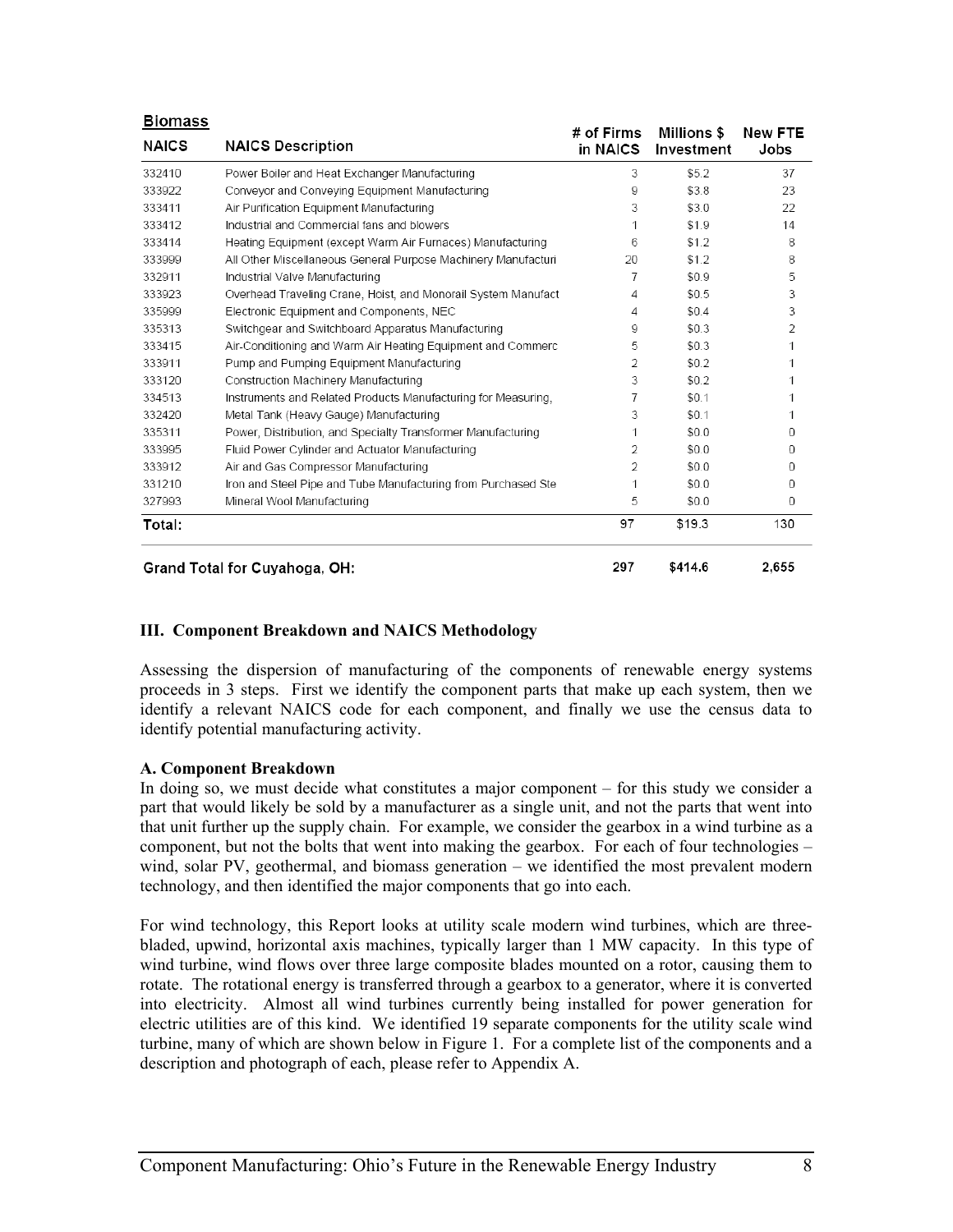

**Figure 1 – Wind Turbine Component Diagram**

For solar photovoltaics, we considered crystalline silicon modules, as these are by far the most common type of PV module currently deployed. Although not specifically considered in this report, amorphous silicon and other "thin-film" modules are also produced in small amounts in a handful of countries. However, with the exception of the glass top plate and the framing structure, the components for both systems are practically the same and so much of what is written in this report will also apply to thin-film modulese. All PV systems convert the energy from photons striking the cells into electrical current. This direct current electricity is then either stored in a battery for later use, or converted into AC power by an inverter, which can then be connected to household appliances and to the electric grid. We identified 13 separate components for solar PV systems.



**Figure 2 – Solar PV Component Diagram**

For geothermal power generation, we considered two technologies which represent almost all of the current operating and planned plants – flash steam and binary cycle. Flash steam plants operate by expanding the hot geothermal fluid to make steam, which is then passed through a steam turbine-generator set to make electricity. The steam is then condensed, and in most cases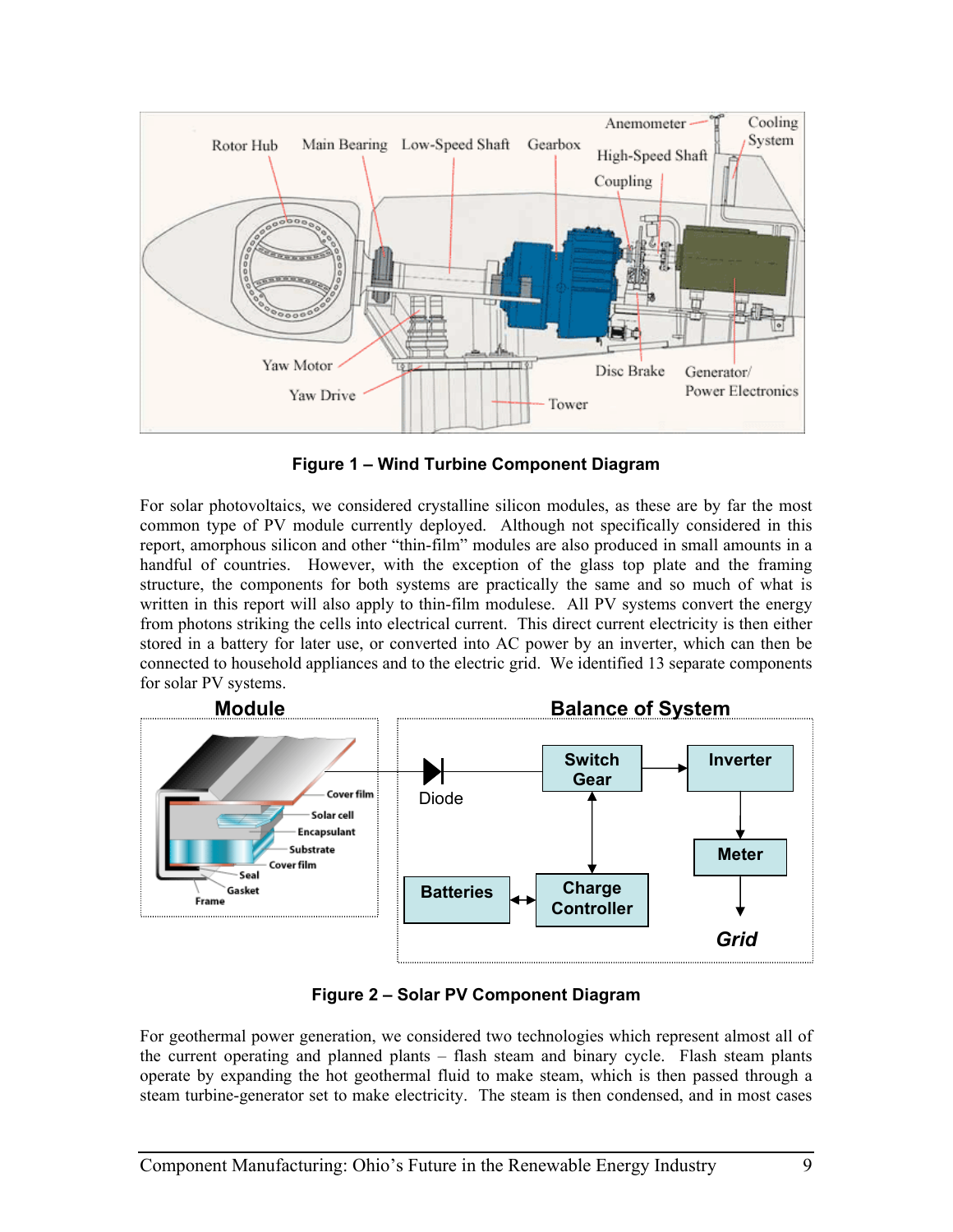the excess fluid is reinjected underground to preserve the resource. In a binary plant, a fluid with a low boiling point is circulated in a closed loop, receiving heat from the geothermal fluid through a heat exchanger, vaporizing, being expanded through a turbine-generator, and then recondensed. Most of the components that make up these plants are similar, such as various pumps, heat exchangers and piping, but a handful of parts are distinct for each technology. Listed below are the components that both technologies have in common, and then those that are specialized for each type of plant. The figures below illustrate the major components of a flash steam plant and a binary cycle plant.



**Figure 3 – Geothermal Component Diagram** 

For biomass power generation, we looked at dedicated biomass plants (as opposed to co-firing with coal) that burn biomass in a boiler to generate steam. The steam is then passed through a steam turbine-generator, just like the kind used in coal or other fossil-fuel plants, to generate electricity. While other methods of power-generation from biomass exist, such as gasification or anearobic digestion, direct steam plants are the most common, and are the only technology widely ready for commercialization. We identified 33 separate components for a biomass-fired steam plant.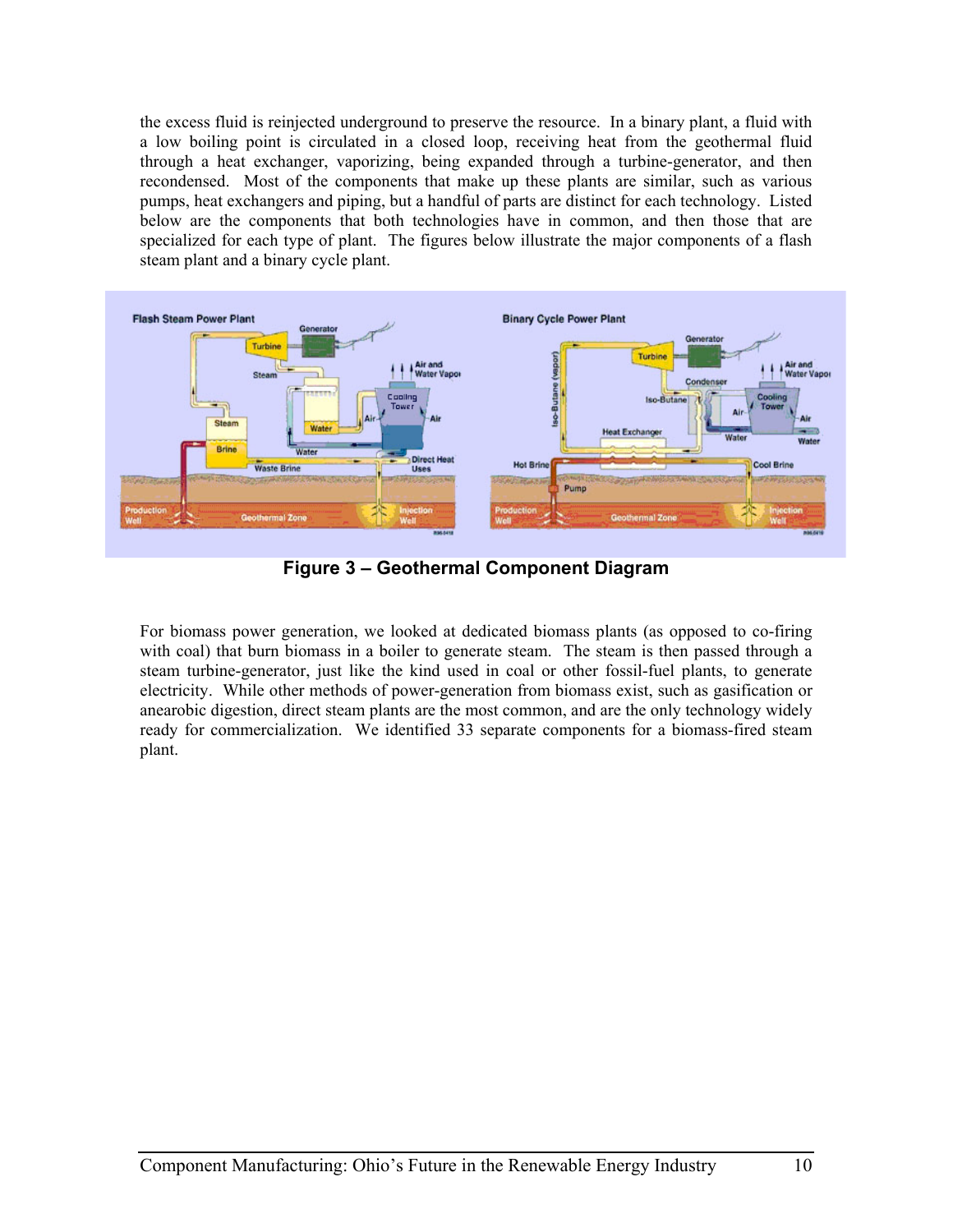

**Figure 4 – Direct-fired Biomass Steam Plant Component Diagram** 

# **B. Identifying the NAICS Codes**

Manufacturing activity has historically been tracked by Standard Industrial Classification (SIC) codes. The four-digit SIC code was developed in the 1930's to classify businesses by the type of activity in which they are primarily engaged and to promote the comparability of business data to describe various aspects of the U.S. economy. In 1997 the SIC was replaced by the North American Industry Classification System (NAICS). In the Economic Census conducted by the U.S. Census Bureau, every firm operating in North America reports one or more NAICS codes, indicating what types of products or services they provide. Companies reporting the same NAICS code are involved in similar activities, for example every company that reports "333911" manufactures some type of pump. Using this system, REPP was able to tabulate the companies involved in activities similar to the manufacturing of renewable energy components.

The NAICS codes have several levels of detail, up to ten digits, with each digit indicating a higher level of detail. For example, a first digit of 3 indicates Manufacturing, 333 is "Machinery Manufacturing," 333911 is "Pump and Pumping Equipment Manufacturing," and 333911148M is "All other centrifugal pumps, over 6 in. discharge." For this report, we matched each component with a 10-digit code, the highest level of detail in the NAICS, in order to ensure that we had accurately identified the correct code. We then went back up the hierarchy to the 6-digit code for interfacing with the census data.

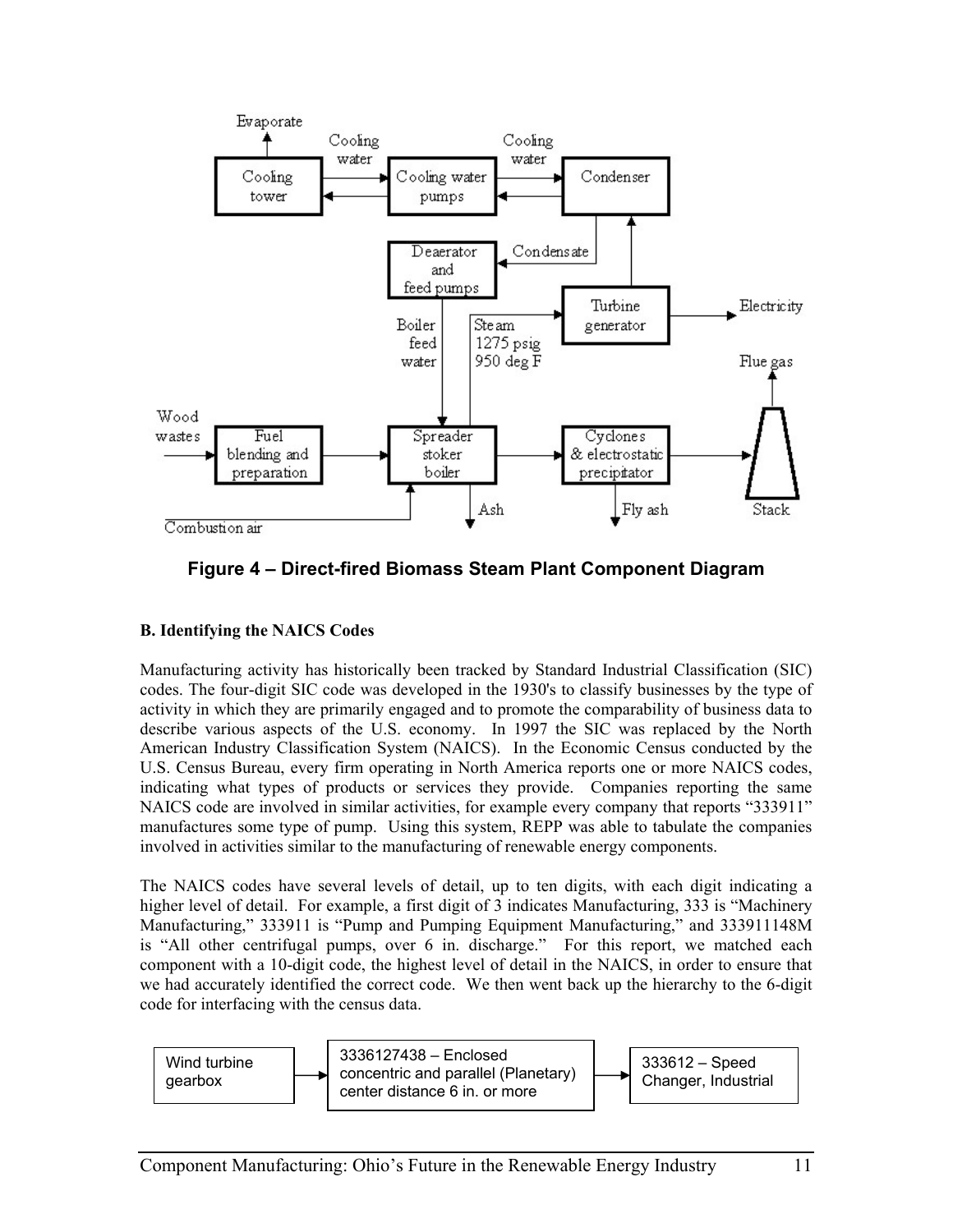# **Advantages to Using the 6-digit Codes**

The 6-digit NAICS codes replaced the 4-digit SIC codes, which were the highest level of detail available in the SIC. Hence the 6-digit NAICS are the standard level reported by all companies in North America, with the 10-digit codes providing additional detail. The U.S. Census Bureau itself provides data primarily at the 6-digit level, reporting 10 only at the request of a special study. Furthermore, for a given NAICS code and a given geographical area, such as a county, if there are less than 2 companies operating or if one company is dominant, disclosure rules require the Census to not report information for that particular code and for that area, to avoid disclosing private company information. The small number of companies reporting in a given 10-digit code makes it unlikely that information would be available for all codes and states. Therefore, for this study we had to rely on the 6-digit codes. Additionally, the specificity of a 10-digit code could have excluded companies with good potential for entering the geothermal market, which the 6 digit industry code includes.

# **Caveat to Using the 6-digit Codes**

When interpreting the results of a 6-digit code search, it is important to be aware of the potential broadness of companies included. For example, under the 6-digit NAICS, charge controllers and inverters fall under "Electronic Equipment and Components, Not Easily Classified." Along with rectifying equipment, such as inverters, this also includes laser power supplies and ultrasound equipment. However, this is mostly a problem for one or two particular codes, the majority of NAICS codes used in this study have much less variation of product type. Furthermore, even a company that makes laser power supplies has a significant advantage over a company starting from scratch, as they have basic knowledge and capabilities for making sophisticated electrical equipment.

# **C. Identifying the Economic Impact of Renewables Manufacturing**

To provide an estimate of market development, we must start with a figure for the amount of development to occur in each of the technologies considered in this report. This assumed development figure drives the demand for manufacturing of the components, which in turn creates the potential for economic development in locations that could supply these components. The intention of this report is not to take guesses at the number of MW of renewable energy likely to be installed in the next 20 years, rather we simply take some reasonable numbers to provide an estimate of the economic potential. The table below lists the drivers we used for each of the four technologies, and their source.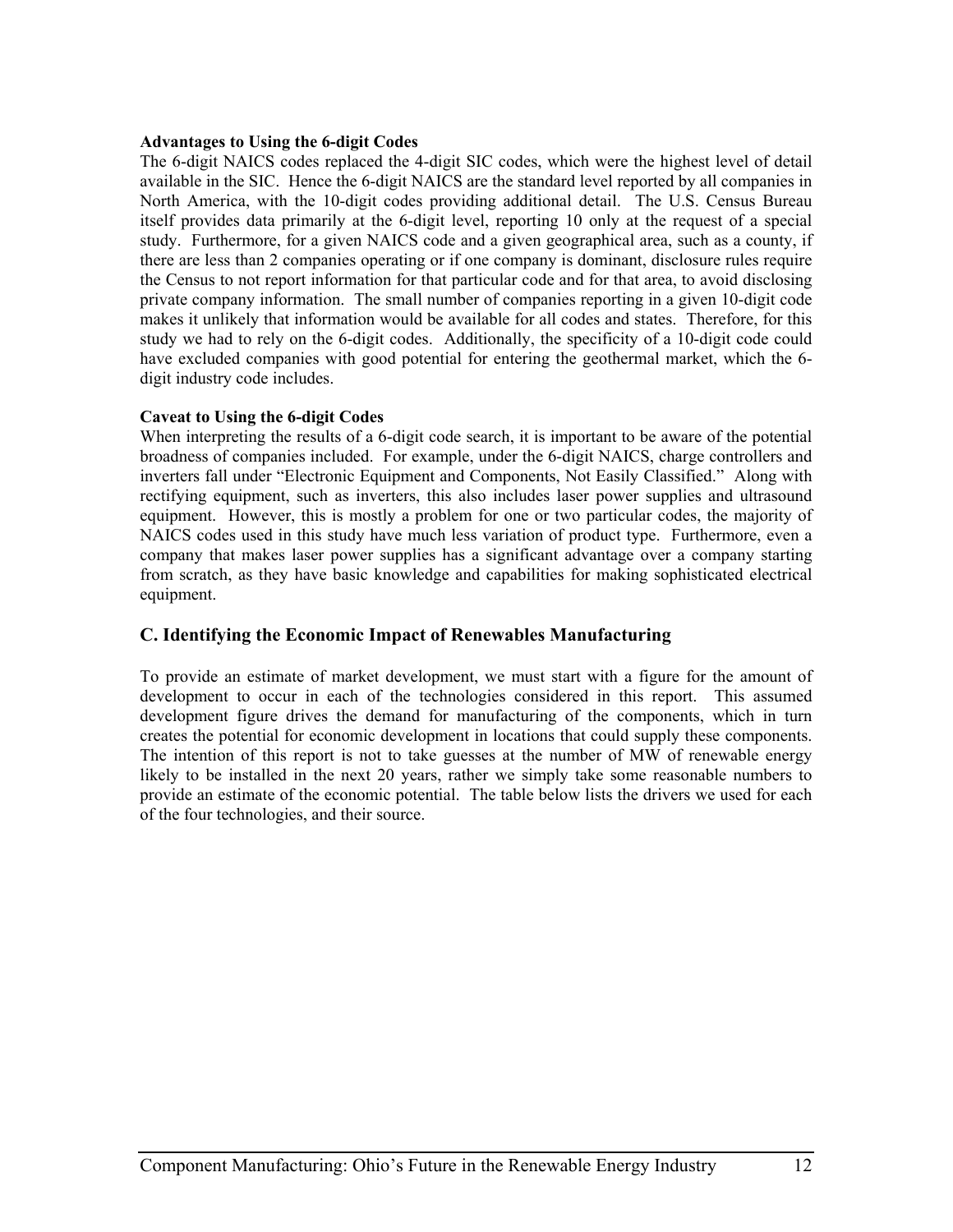| <b>Energy Source</b>        | Number of<br><b>New MW</b> | <b>Source</b>                                        |
|-----------------------------|----------------------------|------------------------------------------------------|
| Wind                        | 50,000                     | $\frac{1}{2}$ of AWEA's projection for next 20 years |
| Solar PV                    | 9,260                      | Solar PV Industry Roadmap                            |
| Geothermal                  | 6,077                      | EIA Projection for a 20% RPS by 2020                 |
| Biomass-<br>Dedicated Steam | 8,700                      | EIA Projection for a 20% RPS by 2020                 |

# **Sources for Assumed National Development**

# **Investment Allocation**

Having identified components and a NAICS code for each, the next step in determing the potential involvement of this manufacturing base in the development is to determine how demand will flow into each industry based on component cost information. This cost information results in a dollar amount allocated to each industry. Each component is assigned a specific cost (\$/MW) based on research by REPP into the most relevant current cost study for each technology. The table below summarizes the sources for cost information for each of the technologies.

| <b>Energy Source</b>           | <b>Component Cost Information Source</b>                                        |
|--------------------------------|---------------------------------------------------------------------------------|
| Wind                           | <b>NREL WindPACT Study</b>                                                      |
| Solar PV                       | Solar PV Industry Roadmap, as well as NREL Solar Energy<br>Technologies Program |
| Geothermal                     | EPRI "Next Generation Geothermal Power Plants"                                  |
| $Biomass -$<br>Dedicated Steam | Capital costs for the McNeil Generating Station in Burlington,<br>VТ            |

## **Sources for Component Cost Information**

The cost allocated to each component group is then allocated to states and geographic regions according to the number of employees working for companies with the technical potential to manufacture components in that component group. The number of employees is used rather than number of firms to account for variation in size of the firms. A firm employing 1,000 people will bring a larger investment to a region than one employing 10.

To illustrate the allocation, consider the wind turbine gearbox, which has a specific cost of \$80,000 per MW of wind capacity. Multiplying by the 50,000 MW of wind assumed as the driving development results in a total investment in gearbox manufacturing of \$4 billion. This \$4 billion is now allocated geographically. Consider Cuyahoga county in Ohio, which has 419 employees working at firms operating in the NAICS code for gearboxes, as compared to 13,991 employees in the entire U.S. Therefore, Cuyahoga gets 419/13,991 or 3% of the \$4 billion dollars, which means around \$120 million goes to Cuyahoga for the NAICS industry associated with gearboxes (you can check this by looking at the Cuyohoga Wind breakdown in Section II of this report). To get the total investment for given county or state, we then simply sum up the investment for all of the NAICS codes.